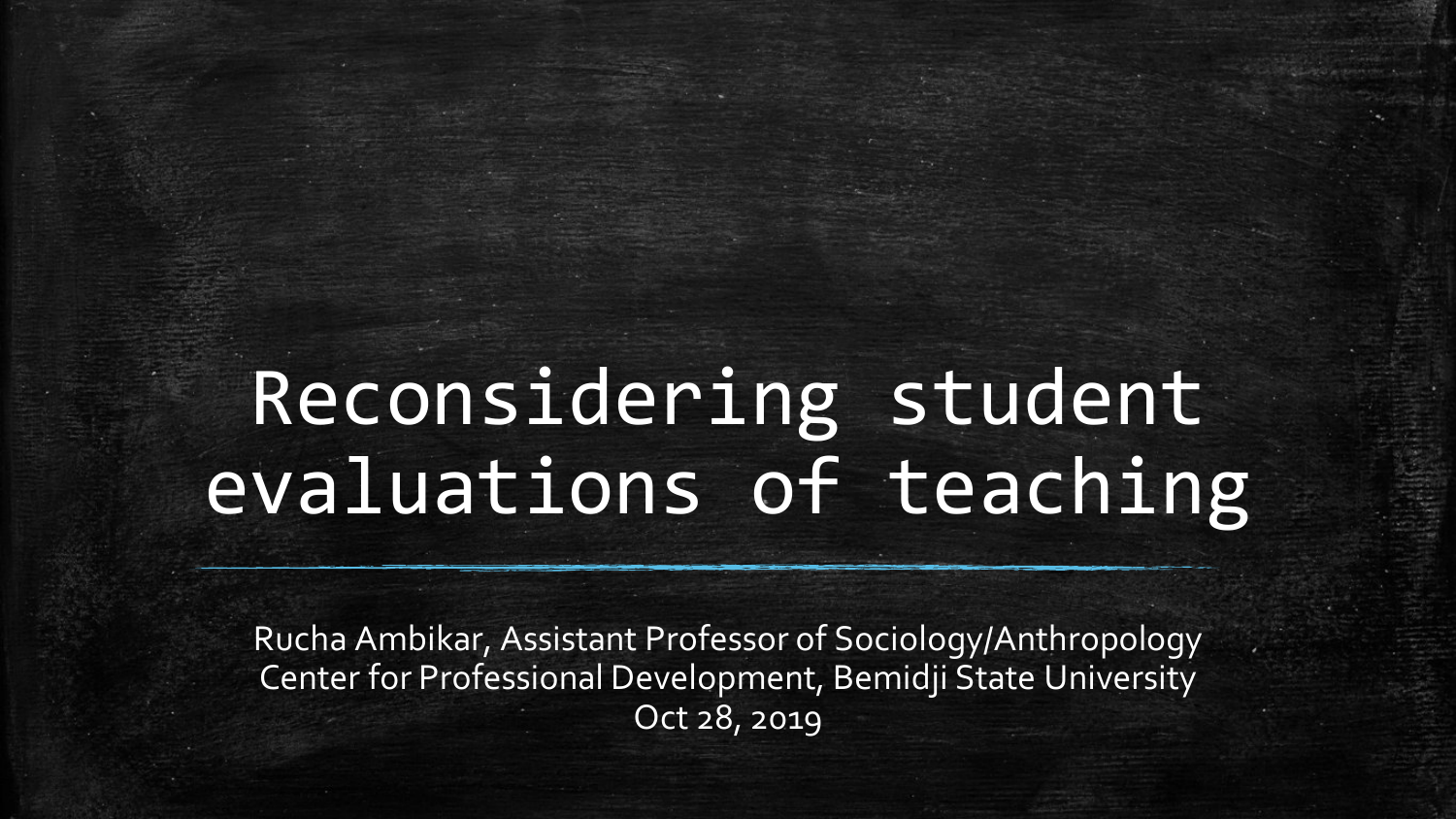# Student evaluations of teaching (SETs)

Overall quality: 1.0

*Never uploaded grades, uploads a day before D2L disables so you can't see what you would have before the final. If you miss a day you NEED to do the extra credit in order to pass. Just talks about her life every single day in the class.* 

Overall quality 5.0

*Her class was great! She gives a ton of eye openers during her lectures and doesn't put up with ignorance. She says it how it is and expects you do your reading, as you should. There's nothing about her class that would make you fail as long as you actually want to be a student and do your part. Easy A!*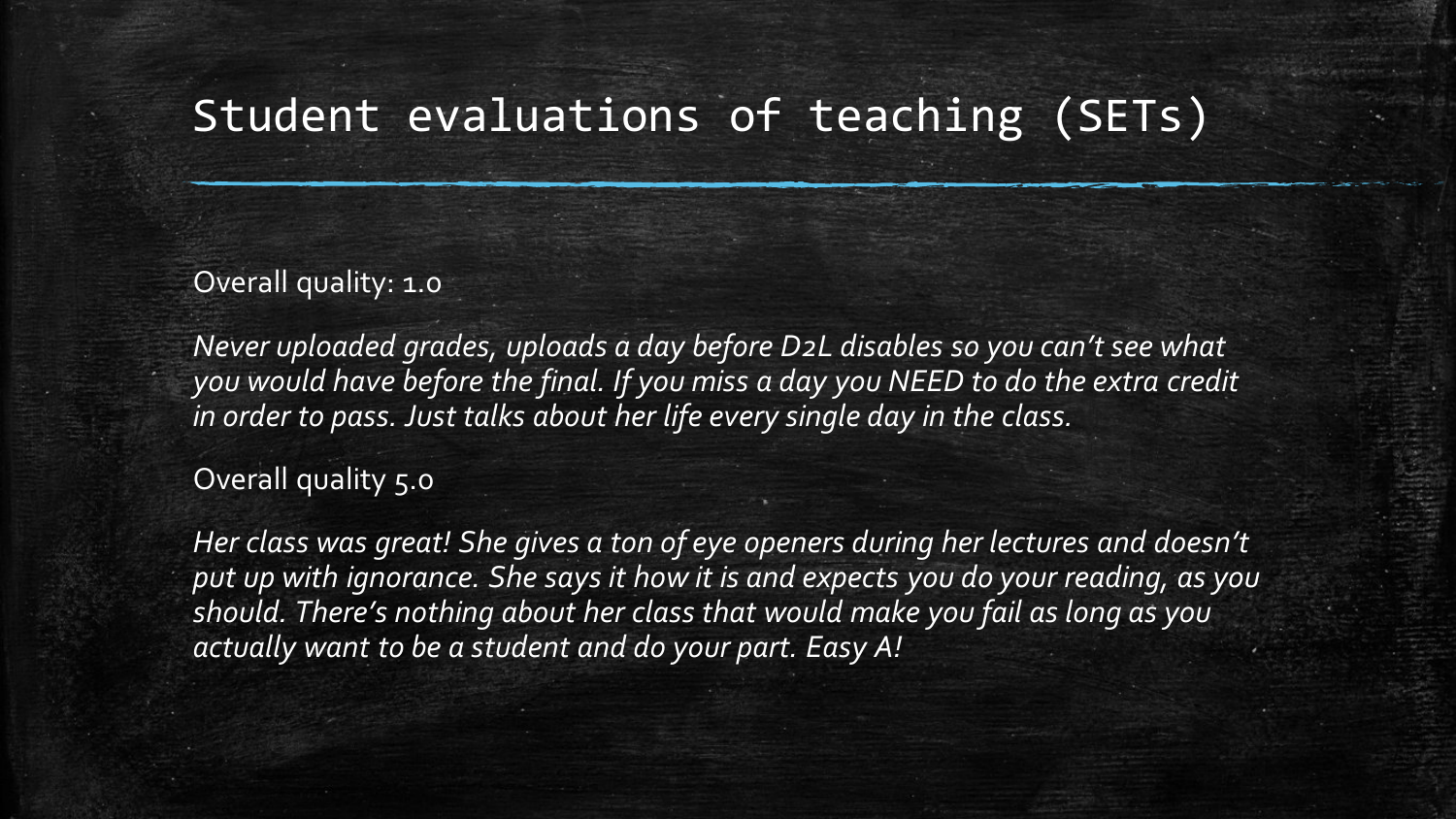# Student evaluations of (my)teaching

ANTH 1110 Class: Cultural Anthropology: Fall 2018 Review 1: 12/25/2018 Review:11/03/2018 Rate my professor:

<https://www.ratemyprofessors.com/ShowRatings.jsp?tid=2177998>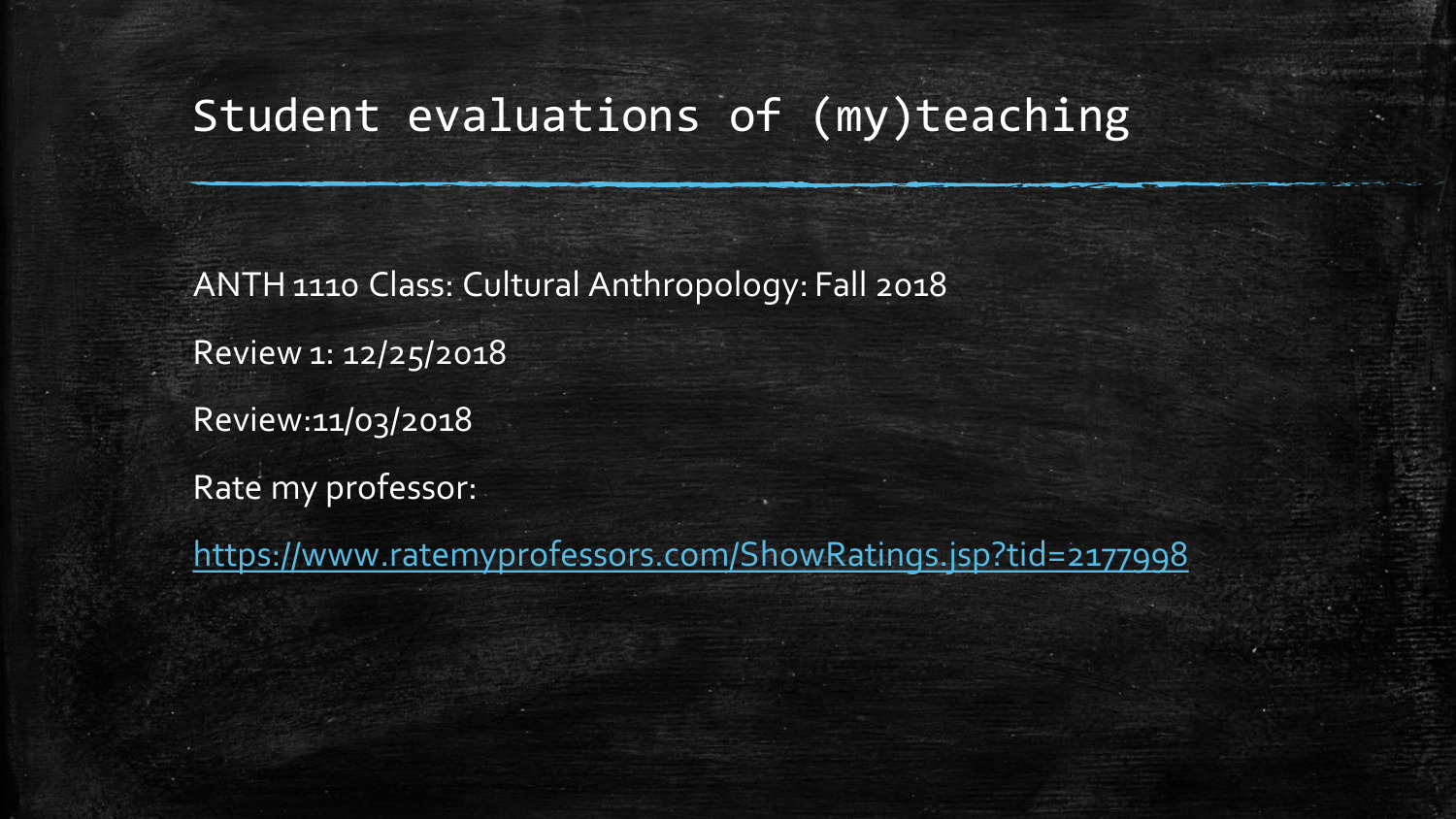#### What is required at BSU?

- Article 22, section D. subd.1. IFO contract: *For faculty with teaching assignments, the PDP shall include a process for student assessment*
- Article 22, section E. subd 1. *If faculty members include student course assessments as part of their reports, such assessments shall be anonymous, identified only by course/section. Any other student communications or evaluations submitted with the PDR shall not be anonymous.*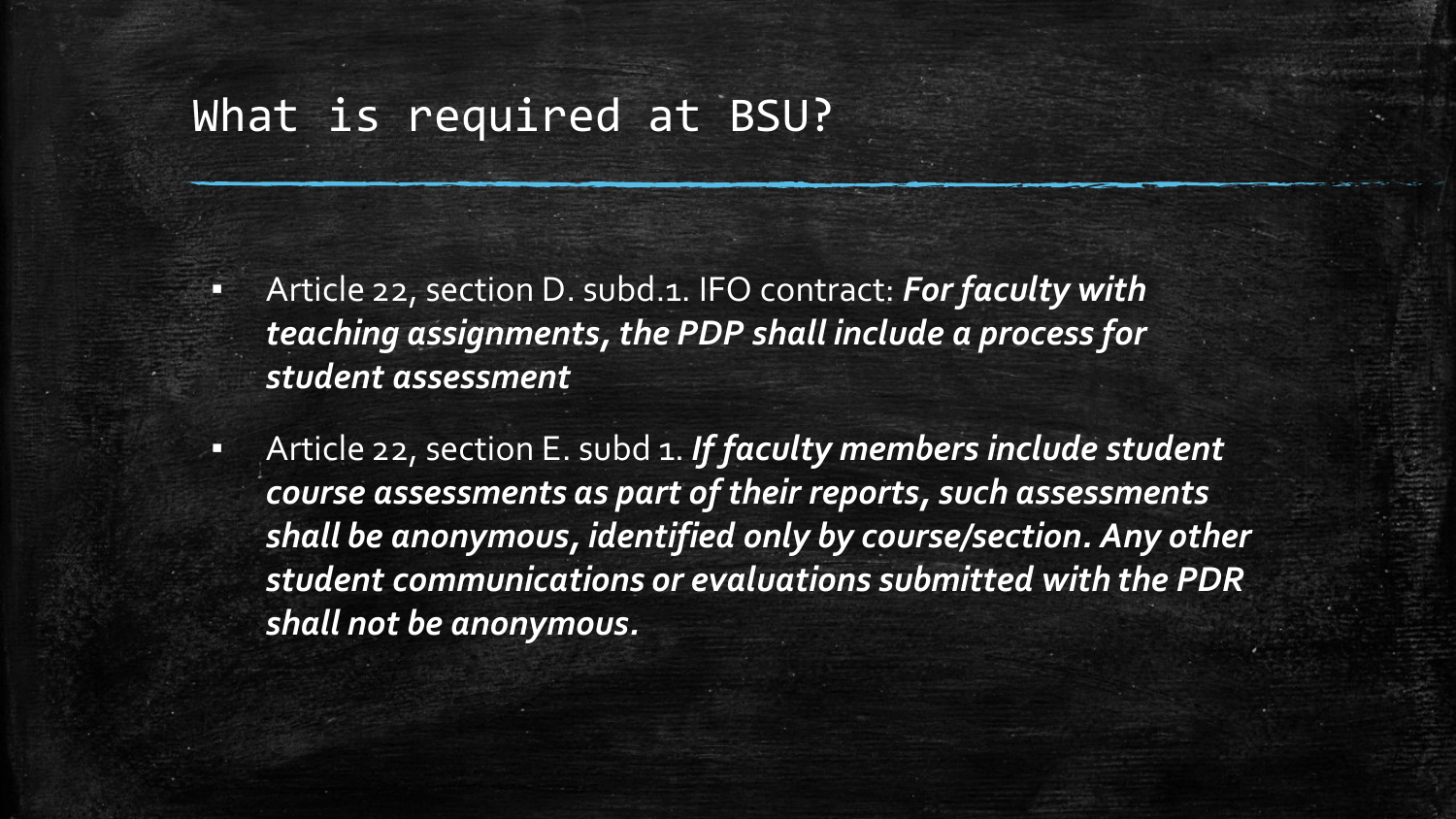#### Common practice at BSU

- BSU encourages student evaluations for accreditation purposes at the university level
- **While some form of evaluation is encouraged, no single format is** required. Some departments use a standardized form
- **Deans may give suggestions on how to document student** evaluations in our yearly PDRs
- These are important in documenting satisfactory progress towards tenure and promotion

Nationwide, SETs are the most common form of assessing teaching effectiveness and play an outsized role in faculty reappointment and promotion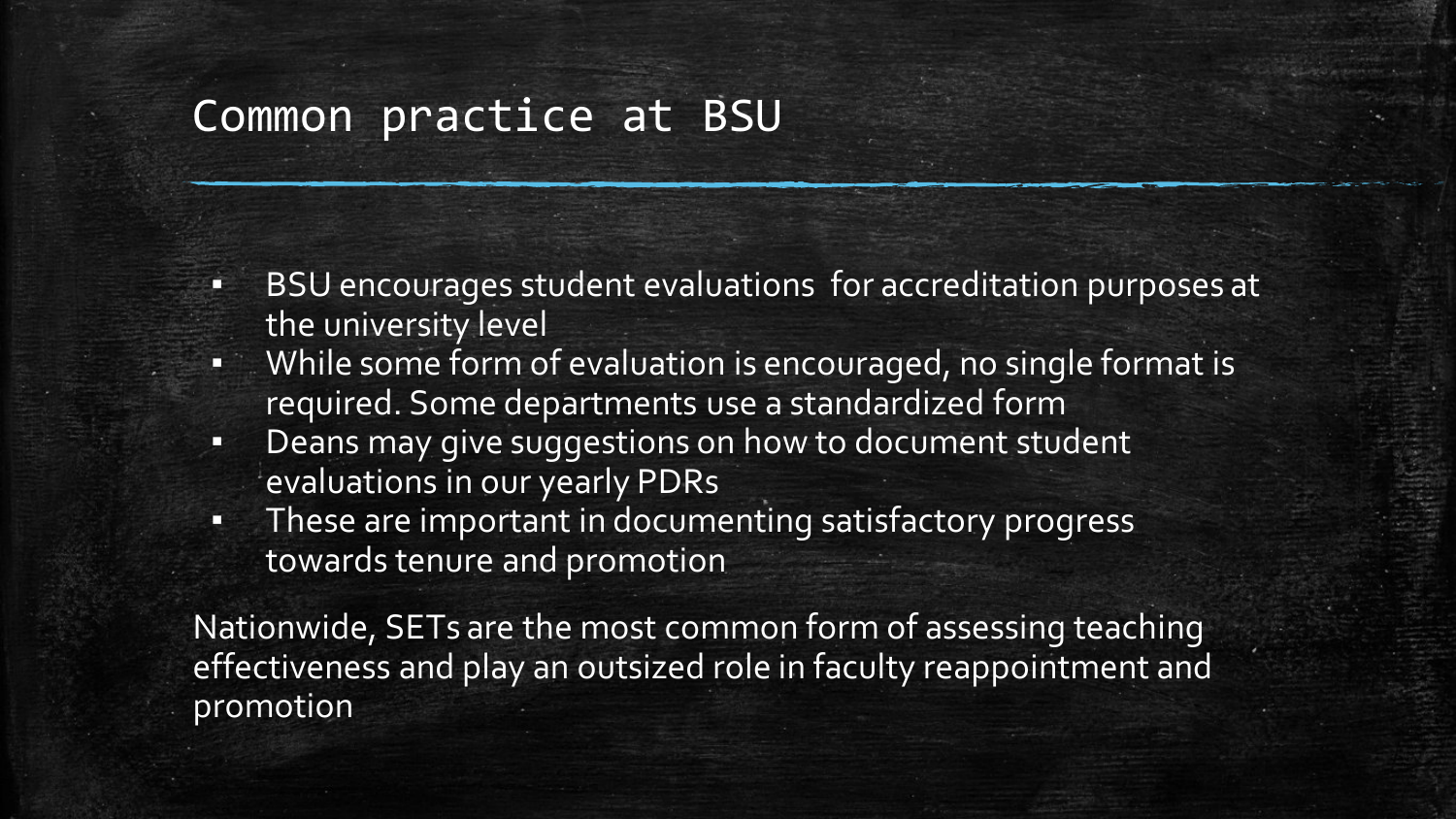#### What is it we are trying to measure?

Teaching effectiveness:

- Teacher's ability to deliver curriculum
- **EXECTE Students' success at meeting learning outcomes**

Typically we conflate these two issues and include questions addressing both in our SETs

Growing body of evidence that suggests the use of SETs in personnel decisions is problematic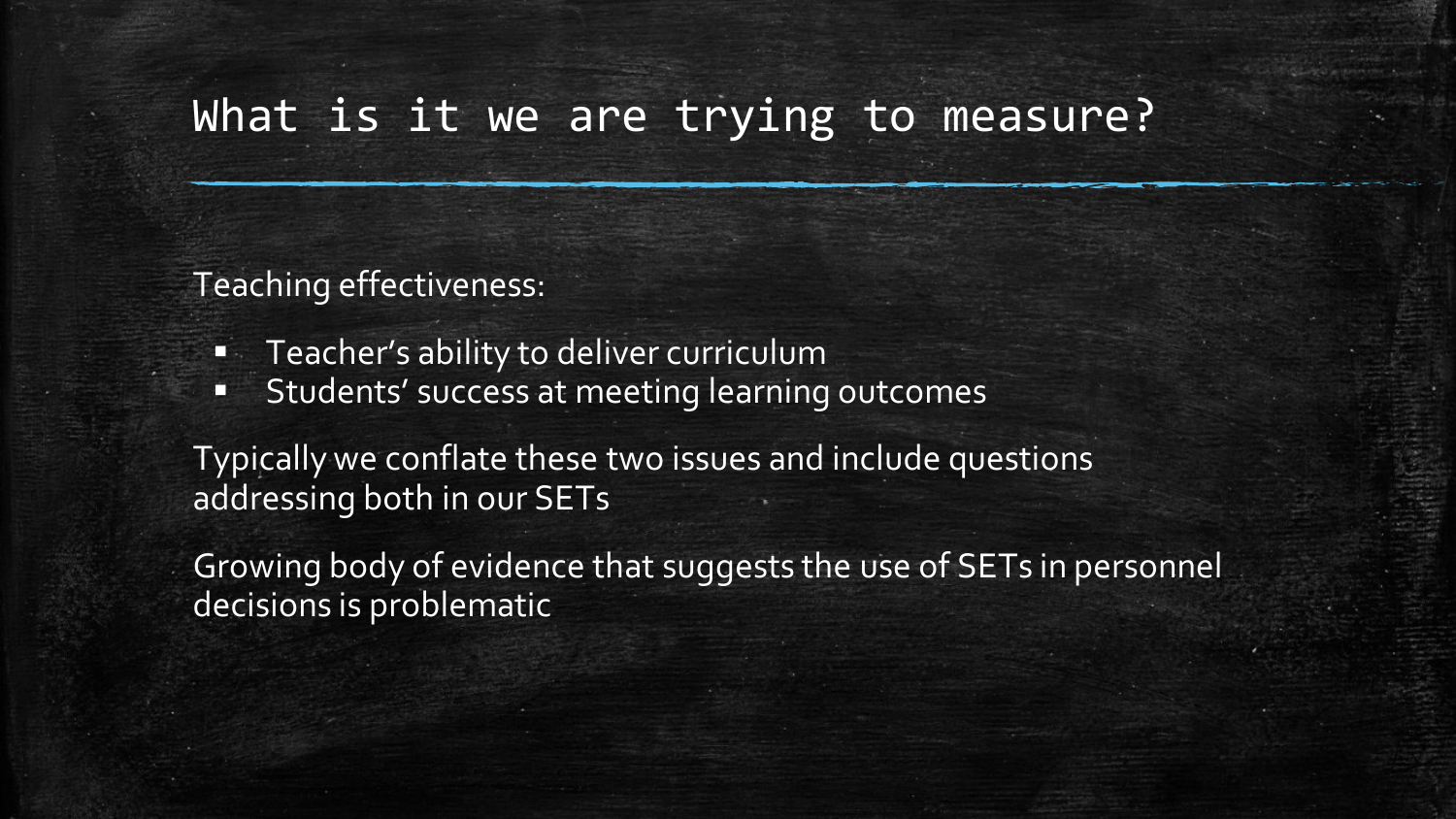# Biases in student responses on student teaching evaluations (SET)

Gender Race Age Ability Expertise **Nationality** Accent Religion Political opinion Sexuality (perceived)

This is not a comprehensive list by any means! Our attempt today is to understand the intersectional identities we all occupy and how these might be influencing how students perceive our teaching/expertise.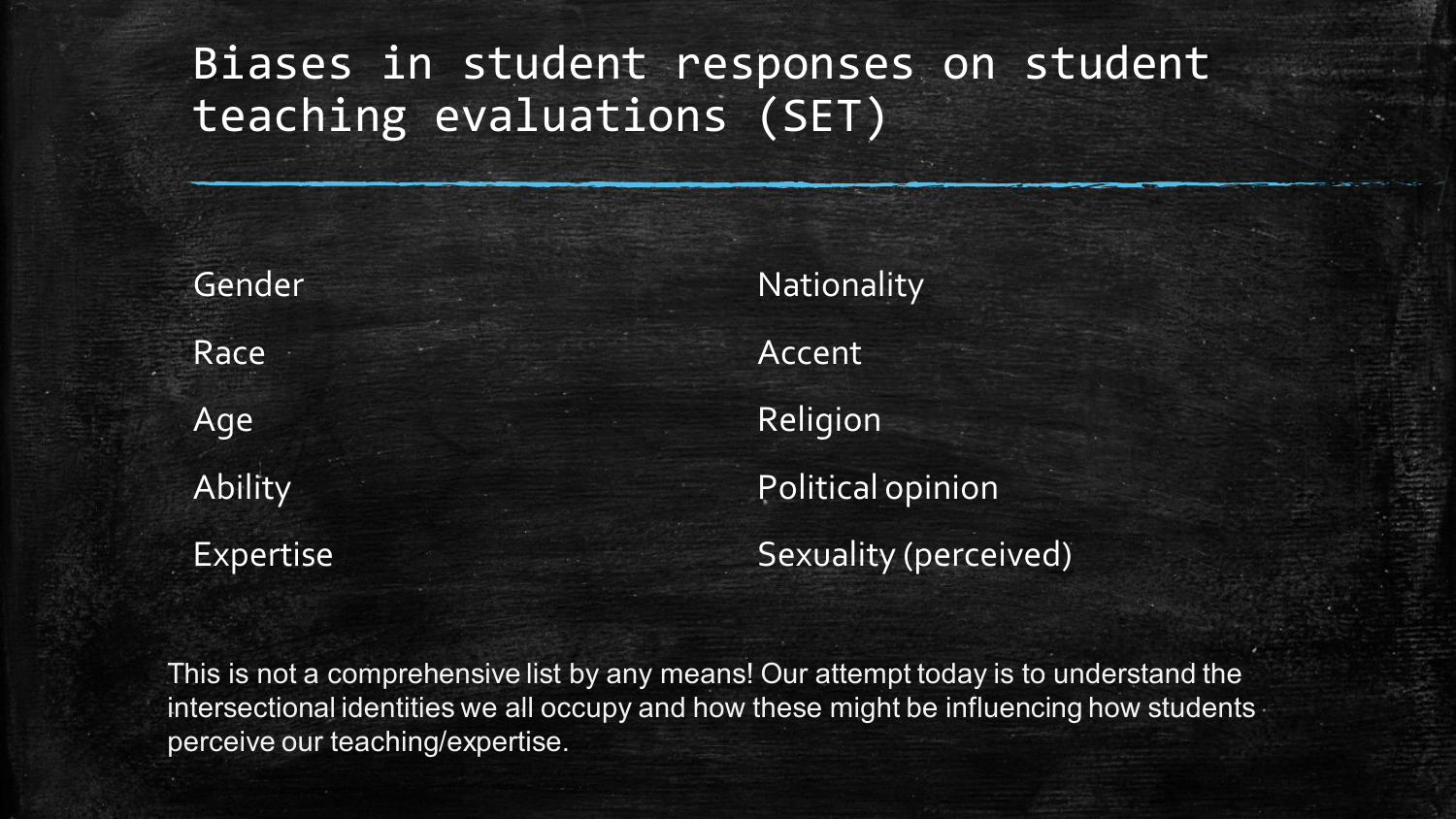#### Gendered biases

- Female instructors receive lower scores on evaluations than male instructors because their expertise is questioned
- **Students comment about women's appearances more often than** their male counterparts
- **•** More comments on women's personalities (16% vs. 4%)
- Expectations of emotional labor high from women
- **■** When these are unmet evaluations may include things like unhelpful, unavailable, disorganized, too emotional, aggressive, difficult
- Students evaluated women in harsher terms for equitable levels of efficiency and organization in courses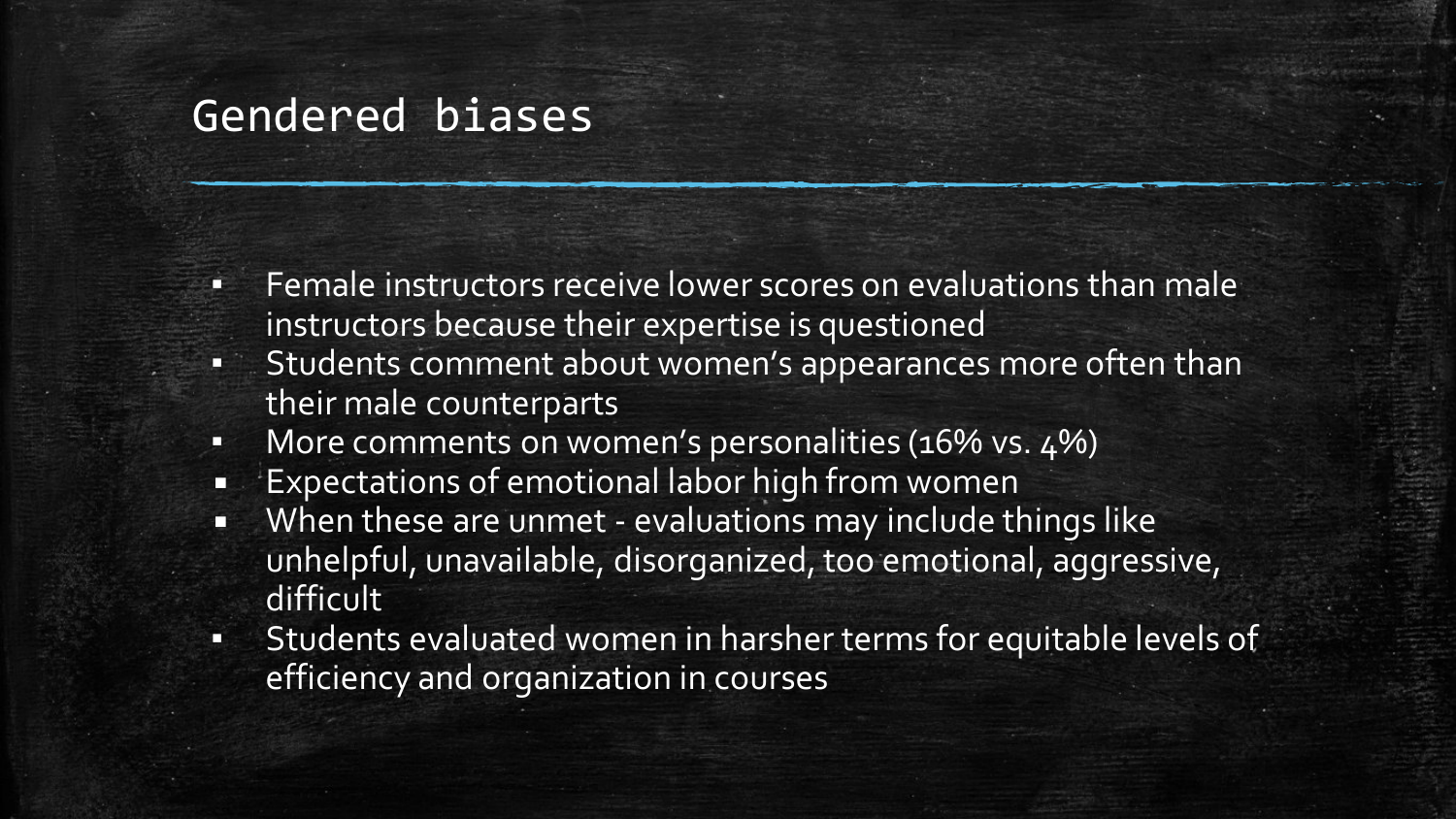#### Intersections of race and gender

African American women faculty report expectations of being "mammies" from students

Black faculty subject to their students' and colleagues preoccupation with their clothes and hairstyles

Tropes of angry/aggressive minority faculty well and alive

Minority faculty often told to lighten up - but also held to differential standards of seriousness and implied competence

Presumed Incompetent (Eds.) Harris and Guiterrez y Muhs and Nieman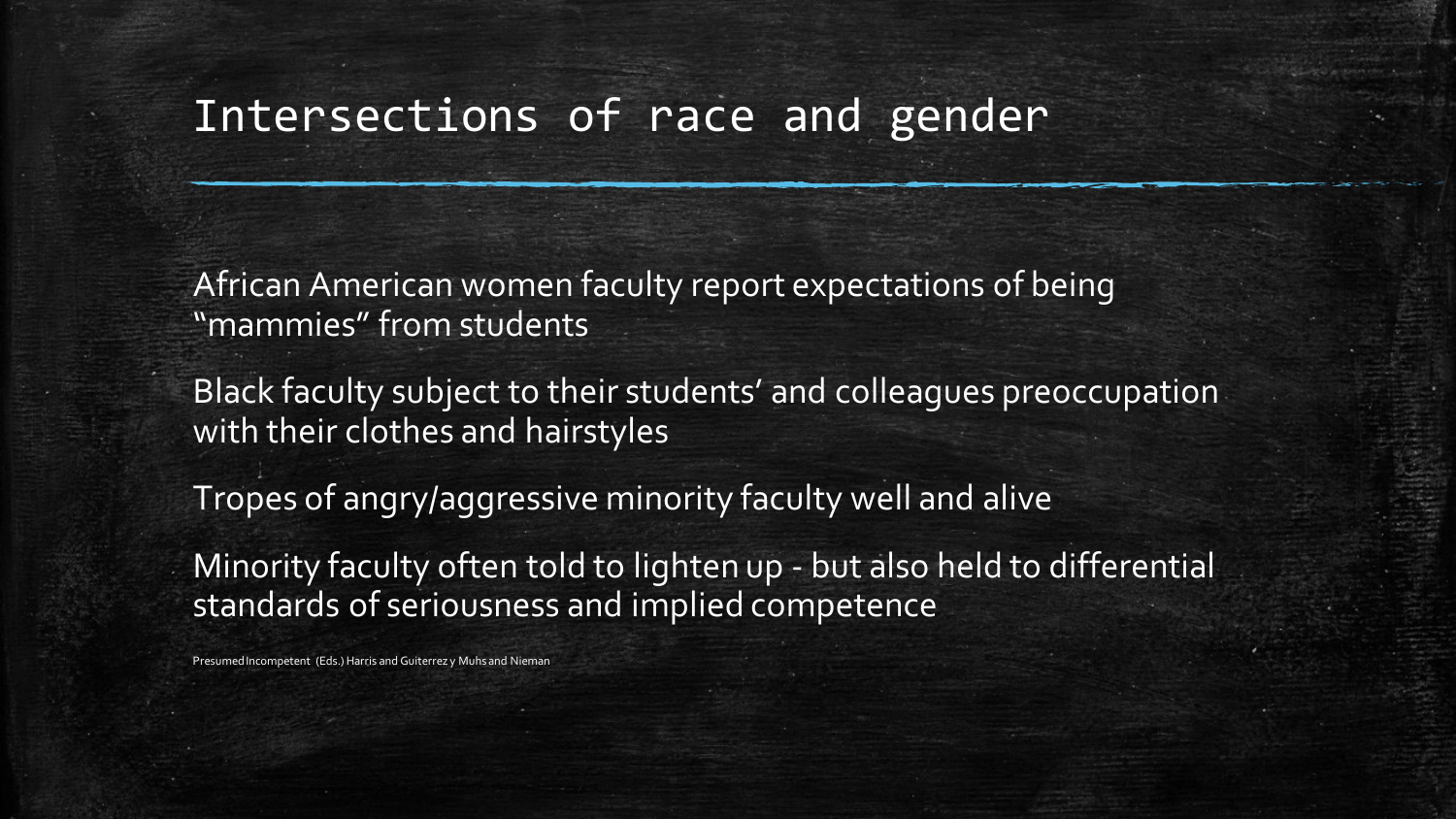# Sexuality, appearance and gender performance

Instructor credibility in the classroom influenced by

- Casual appearance
- Perceived (or disclosed sexuality)
- Anti gay bias among students
- Teaching while gay character and competence is questioned
- Transgender faculty face extreme prejudice

Should the classroom be the place where students are exposed to views and identities that they do not like or support?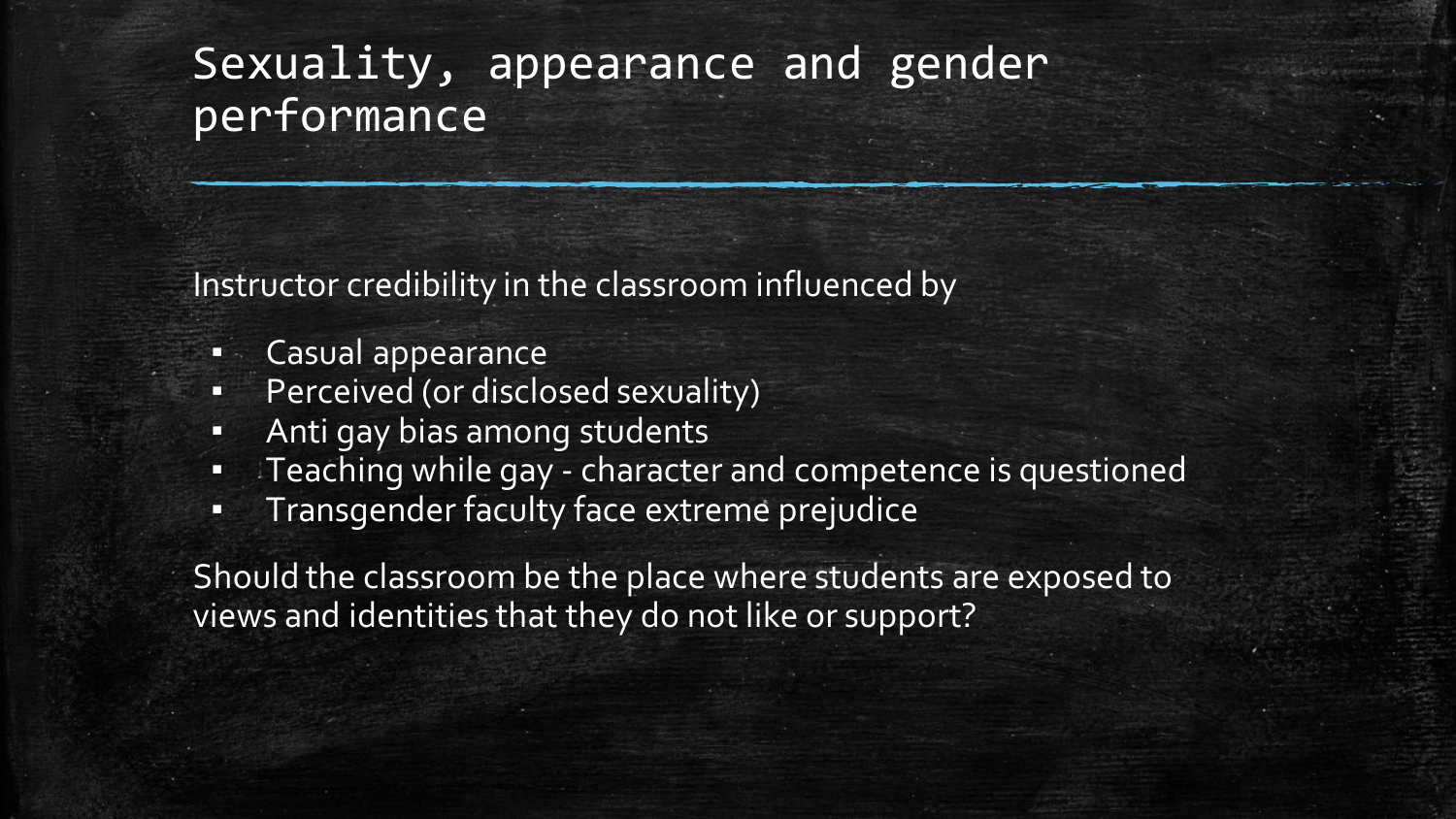#### Bodies, nations, accents and scents

- What does a professor look like?
	- A professor image on google is white and male
	- Are all professors able bodied?
	- Are all disabilities physical/visible?
- What does a professor sound like?
	- Accents matter coded comments on nationality and foreignness
	- What kind of vocabulary does a professor use?
	- Women with "uppity" vocabularies receive harsher evaluations
- What does a professor smell like?
	- Is this something we think of?
	- Too much perfume/ Body odor
	- Are these coded categories for discrimination?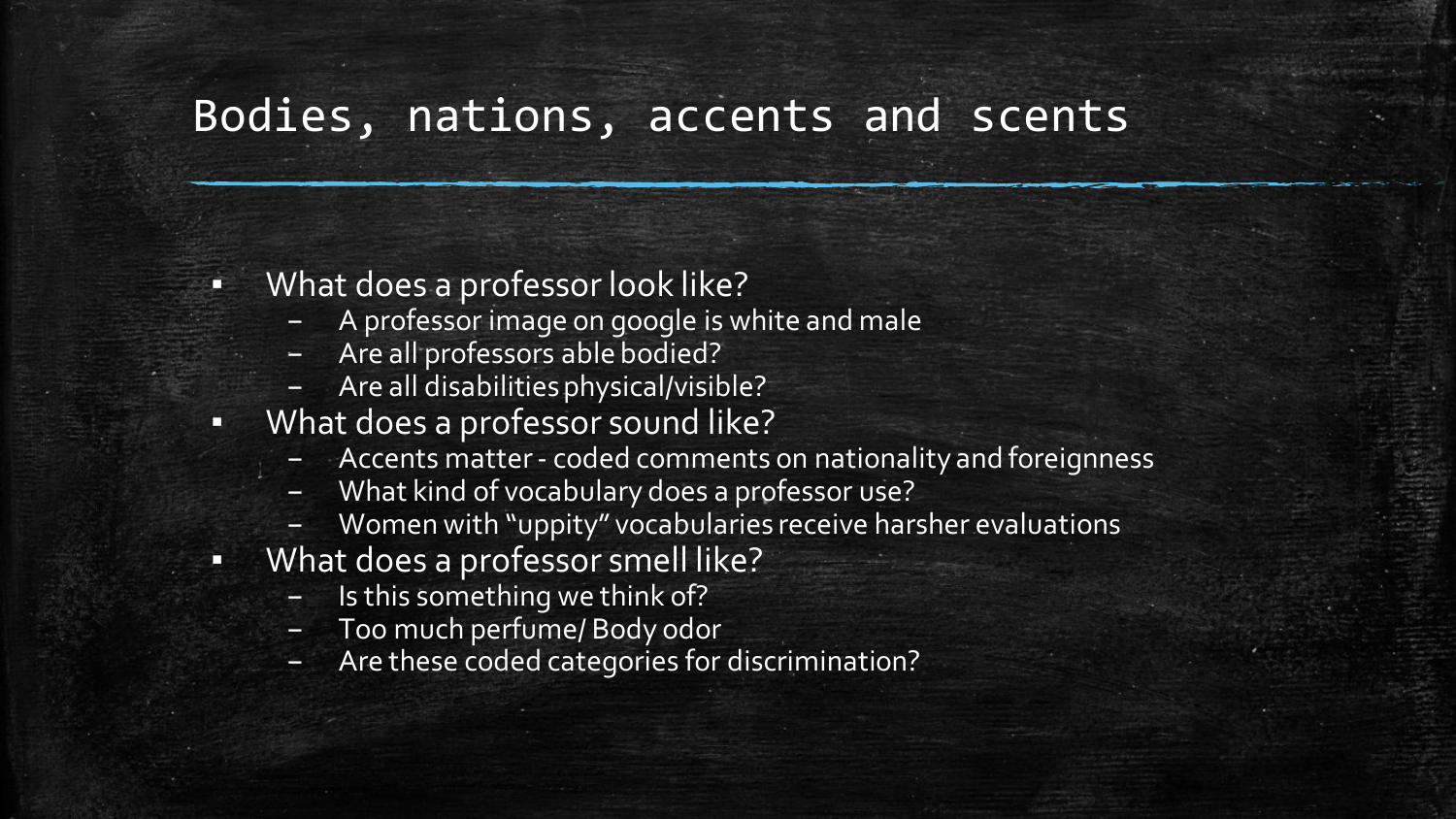# Student teaching evaluations in times of contingent employment

- Nearly 75% of all faculty nationally are not tenured (AAUP 2017)
- Adjuncts or part-timers form more than 50% of all faculty nationwide (AAUP 2017)
- **Most hiring decision of contingent faculty depend heavily on SETs**
- Known gender discrimination in SETs could these be illegal?
- Hurt women and minority faculty disproportionately
- SETs are important components of tenure and promotion
- BSU being a good teacher is a prerequisite for obtaining tenure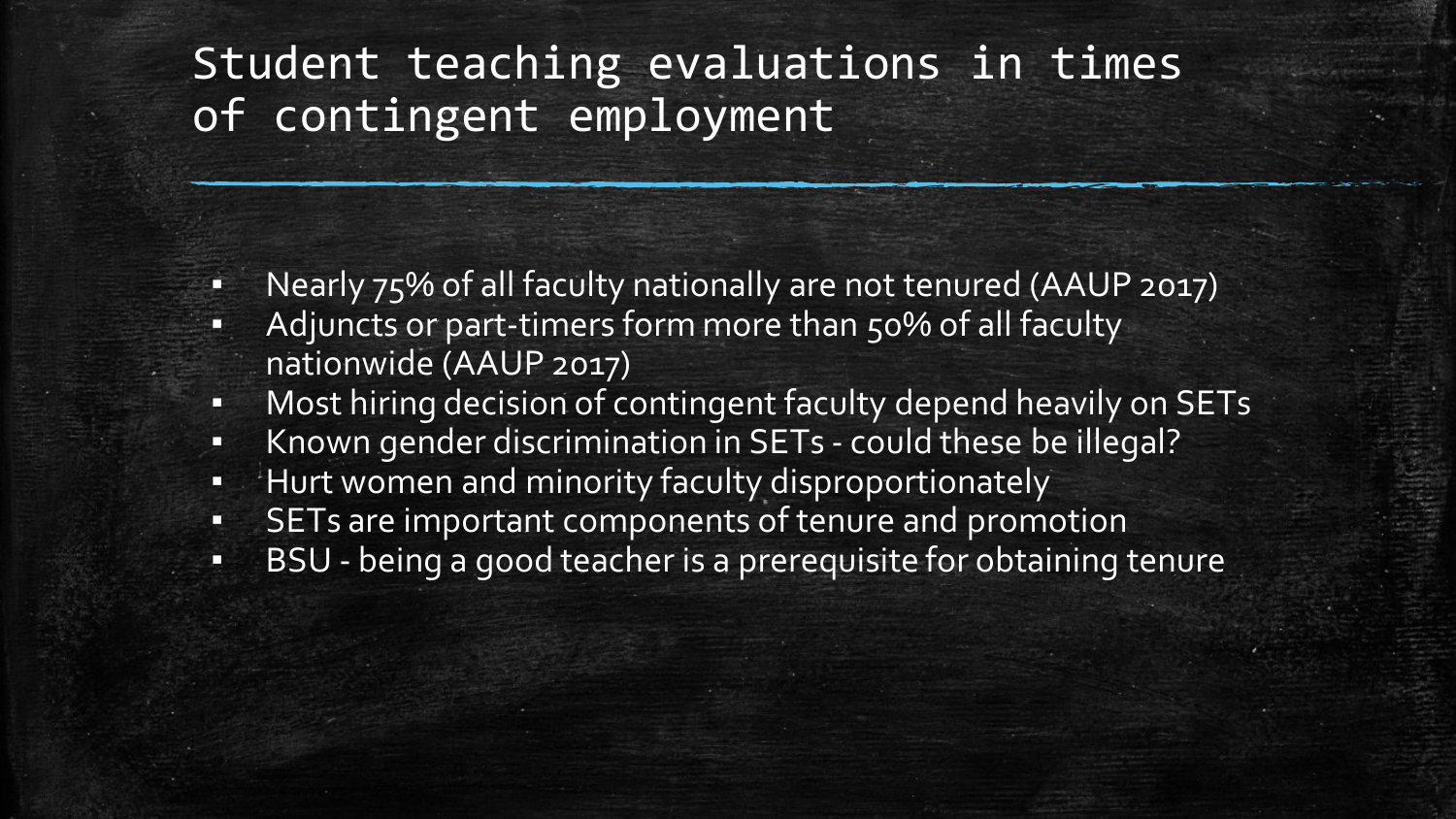# Student evaluations could be hurting faculty diversity

Increasing recruitment and retention of diverse faculty in priority in academe

BSU strategic plan titled :I "Inspired by PLACE, Enriched by Diversity,"

Changing demographic of students - In the next 30 years White people will become a national minority. College students expected to be more than 50% minorities

Please note: Past workshops on these issues conducted by CPD: for more information visit the CPD website.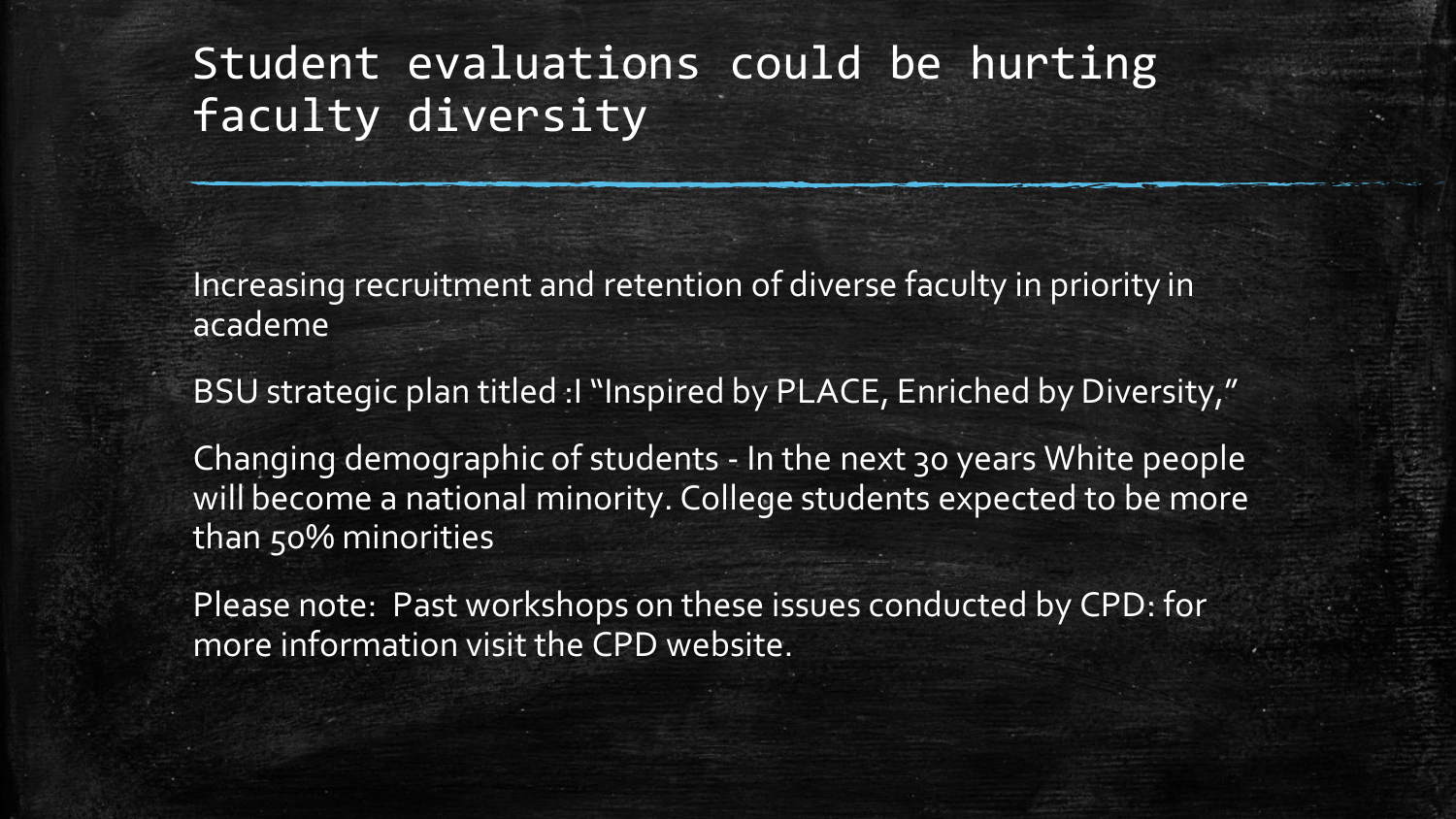# American Sociological Association Sep 9, 2019 press release

https://www.asanet.org/press-center/press-releases/reconsidering-student-evaluations-teaching

- Despite the ubiquity of SETs, a growing body of evidence suggests their use in personnel decisions in problematic
- **EXECTS** are weakly related to other measures of teaching effectiveness and student learning
- They are often used in statistically inappropriate ways distributions not reported, small differences given undue weight, categorical measures are treated as interval, response rates are ignored etc.
- **•** They can be influence by time of day, subject, class size, whether class is required, all of which is unrelated to teaching effectiveness.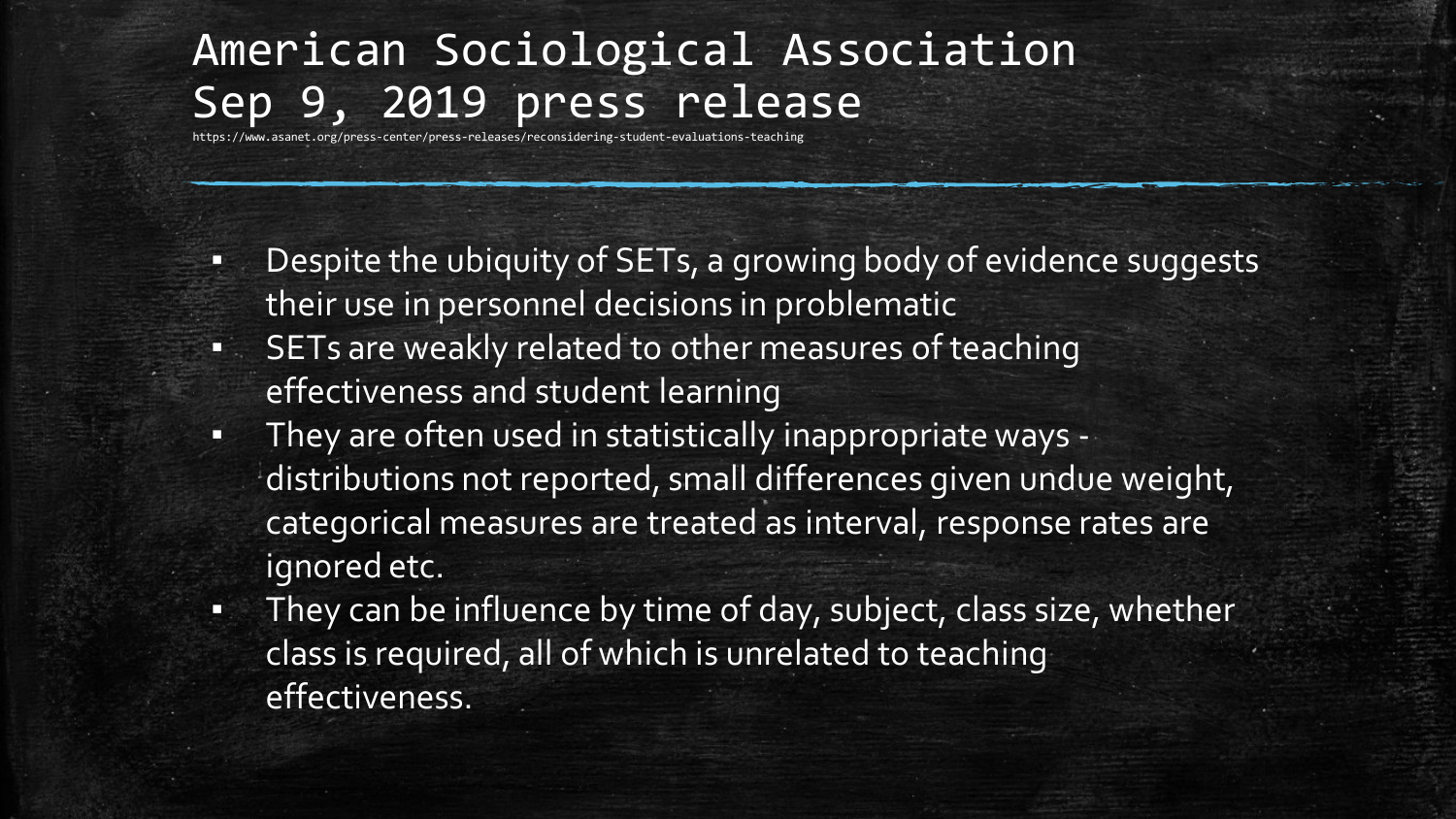## Endorsed by 17 other national professional organizations

American Anthropological Association American Dialect Society American Folklore Society American Historical Association American Political Science Association Archeological Institute of America Association for Slavic, East European, and Eurasian Studies Canadian Sociological Association Dance Studies Association International Center of Medieval Art Latin American Studies Association Middle East Studies Association National Communication Association National Council on Public History Rhetoric Society of America Society for Cinema and Media Studies Society for Classical Studies Society for Personality and Social Psychology Society of Architectural Historians Sociologists for Women in Society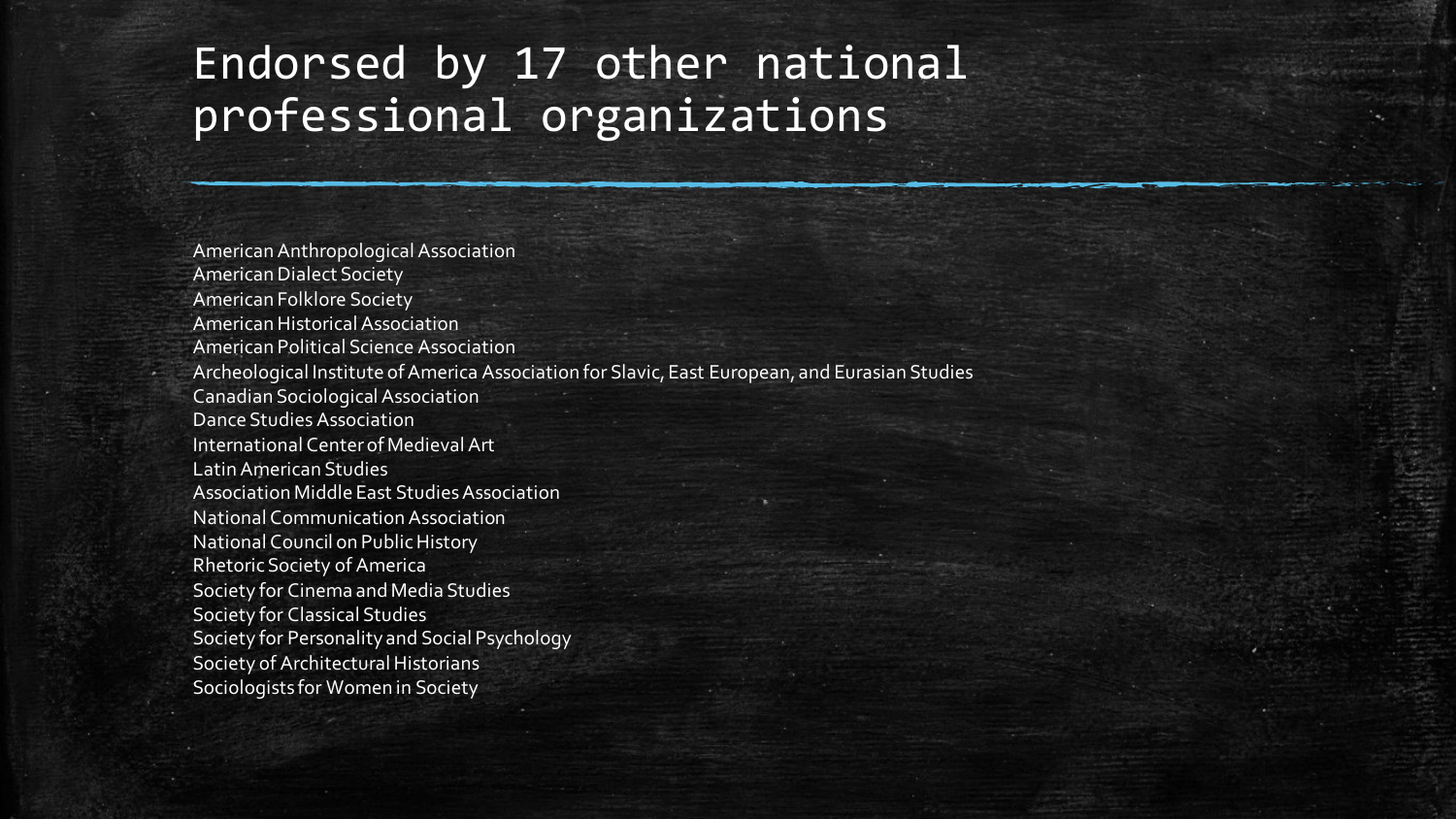# So what should we do?

[https://www.asanet.org/press-center/press-releases/reconsidering](https://www.asanet.org/press-center/press-releases/reconsidering-student-evaluations-teaching)student-evaluations-teaching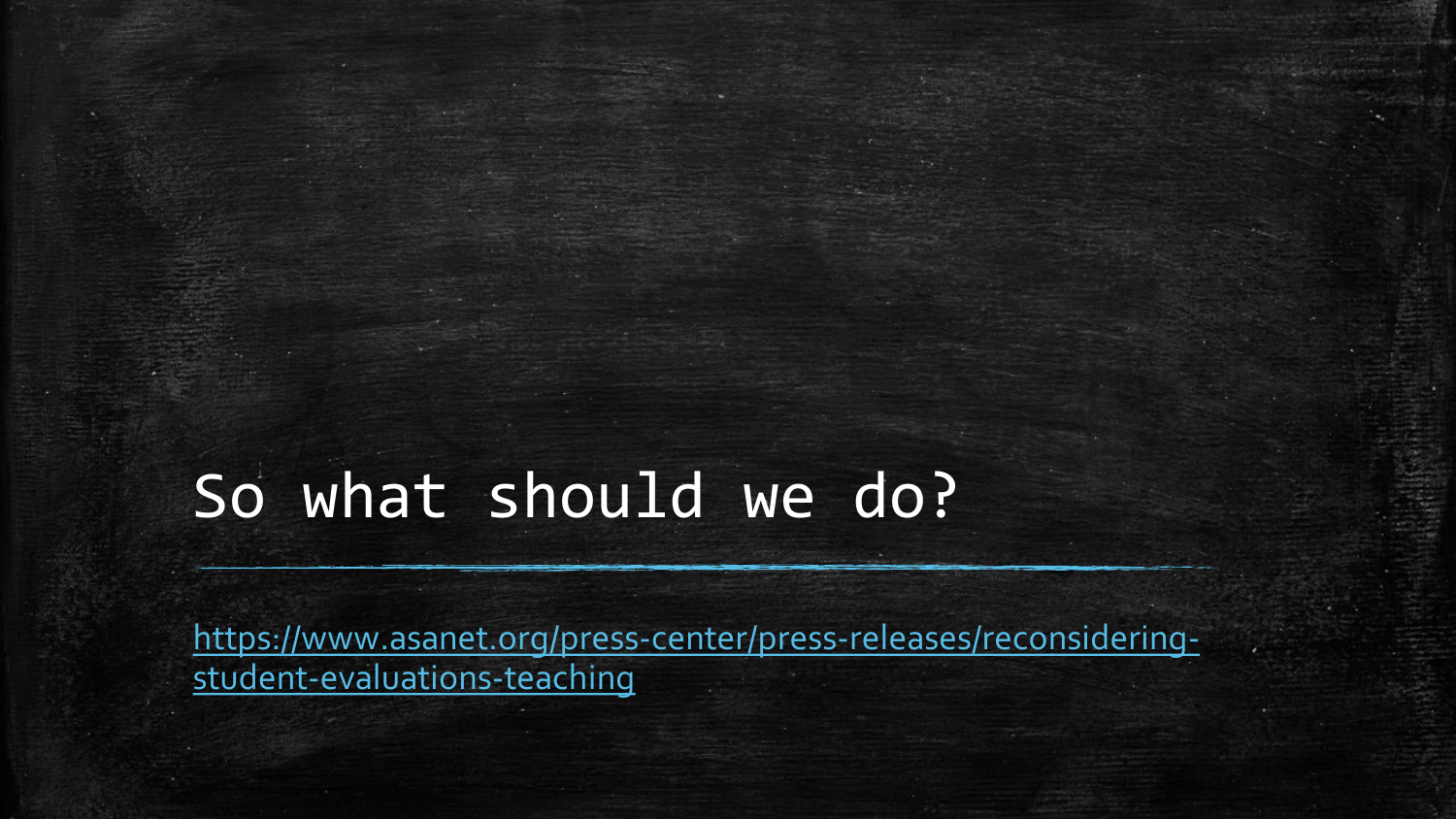# Student experience vs. teaching effectiveness

Questions in SETs should focus on student experience

instruments as opportunity for student feedback rather than places for students to comment on teaching effectiveness

Augsburg University and University of North Carolina Asheville renamed their instruments

University Course Survey / Student Feedback on Instruction Form

Emphasize that student feedback is important but it is NOT an evaluation of teaching effectiveness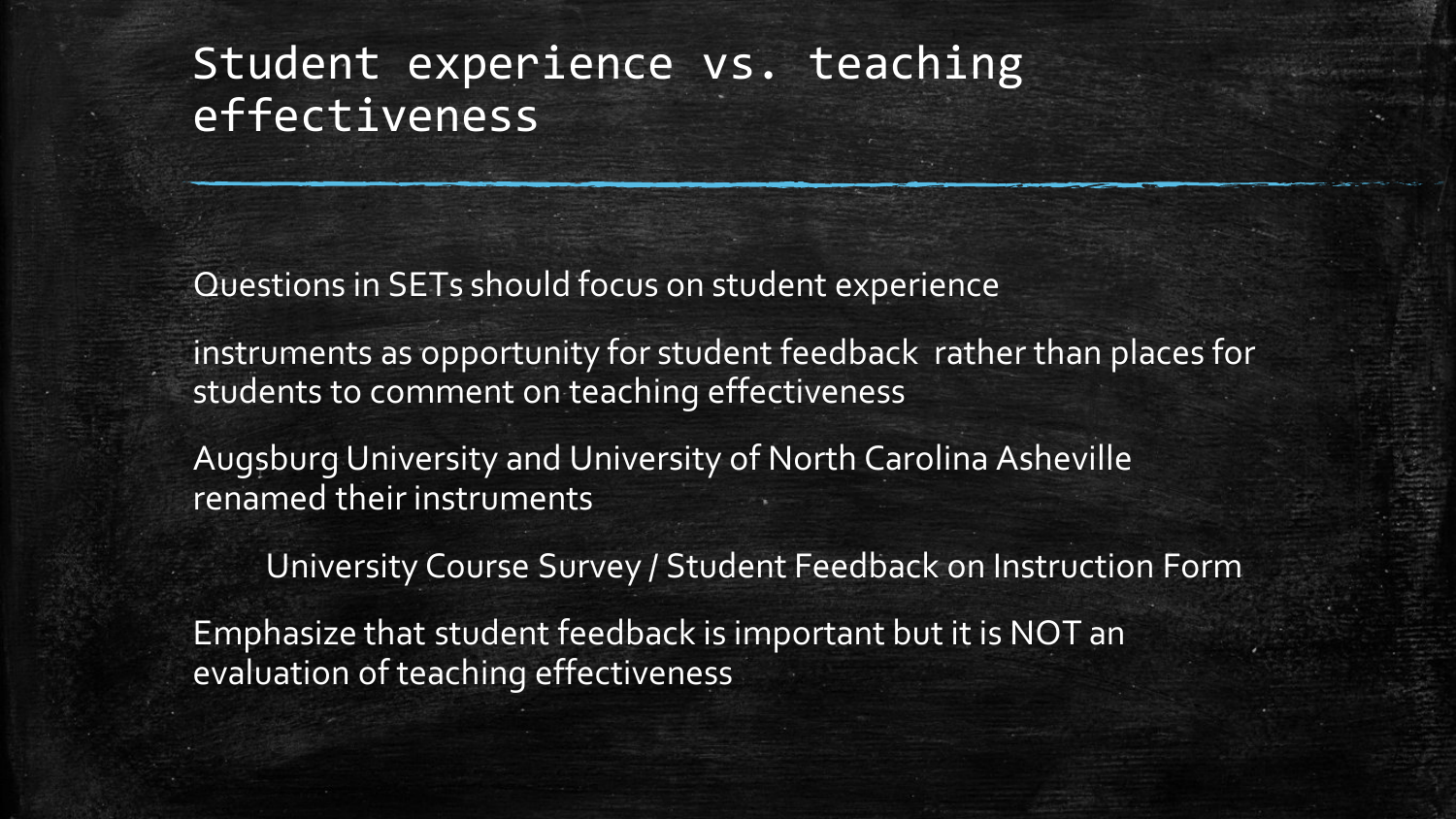#### SETs not the only evidence

Additional evidence for teaching effectiveness should be sought If SETs are used they should be part of a holistic measure of assessment Peer observations Review of teaching materials

Instructor self reflections

Widely used approach in teaching institutions but slowly becoming more common in research institutions like USC, UC Irvine, U of Oregon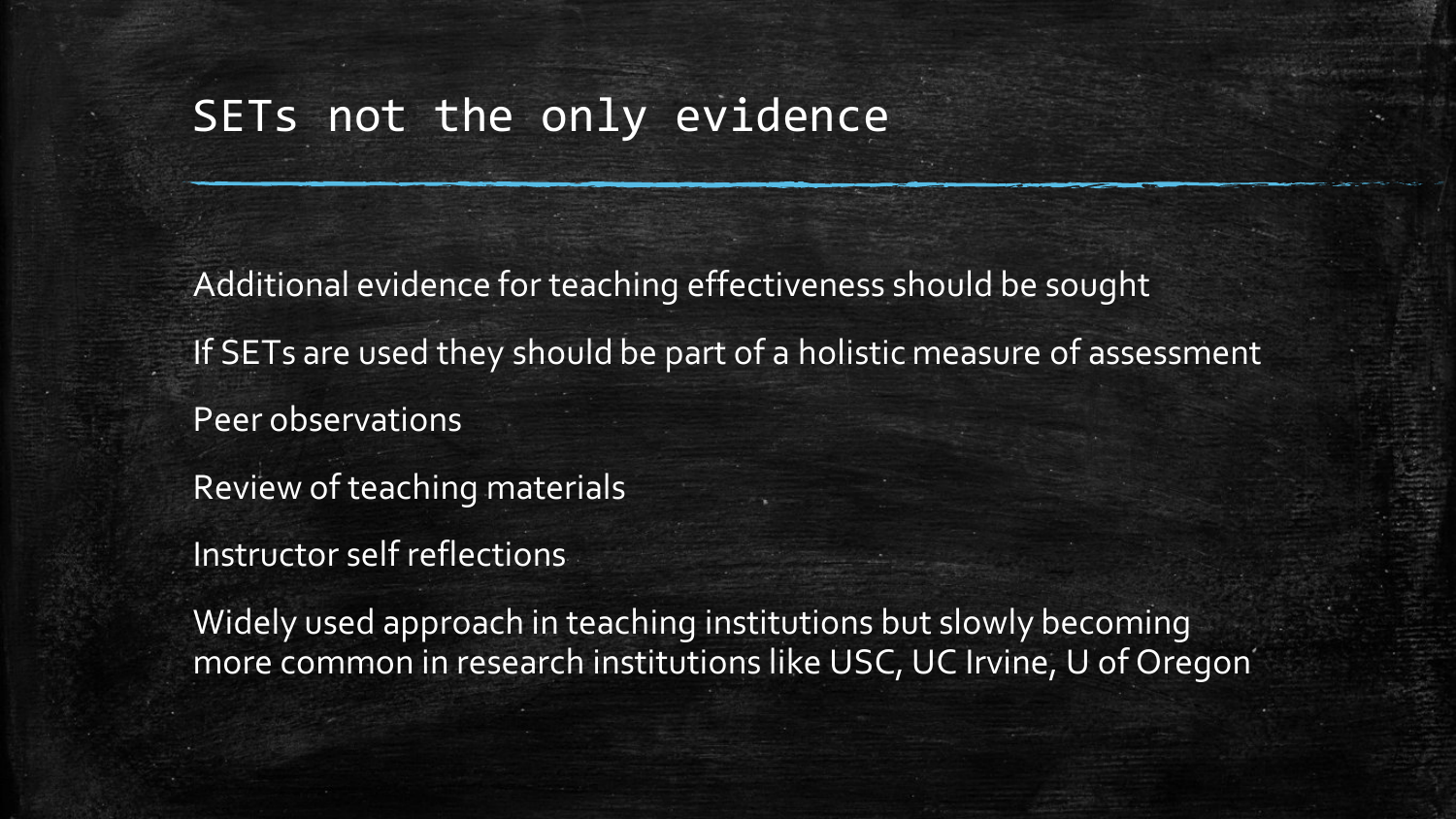#### Example: University of Nebraska Lincoln

"Student evaluations should not be a major consideration in the quality of a faculty member's teaching. Student assessment has been extensively documented to reflect implicit bias that negatively impacts specific ethnic, age and gender demographics. Furthermore, such data vary directly with course assignment." [https://advance.unl.edu/files/annualevalutationoffaculty3\\_2013.pdf](https://advance.unl.edu/files/annualevalutationoffaculty3_2013.pdf)

- **Ensure transparency in evaluation of faculty**
- **•** Take steps to avoid implicit bias
- Conduct assessment collaboratively
- **•** Maintain equity and consistency in review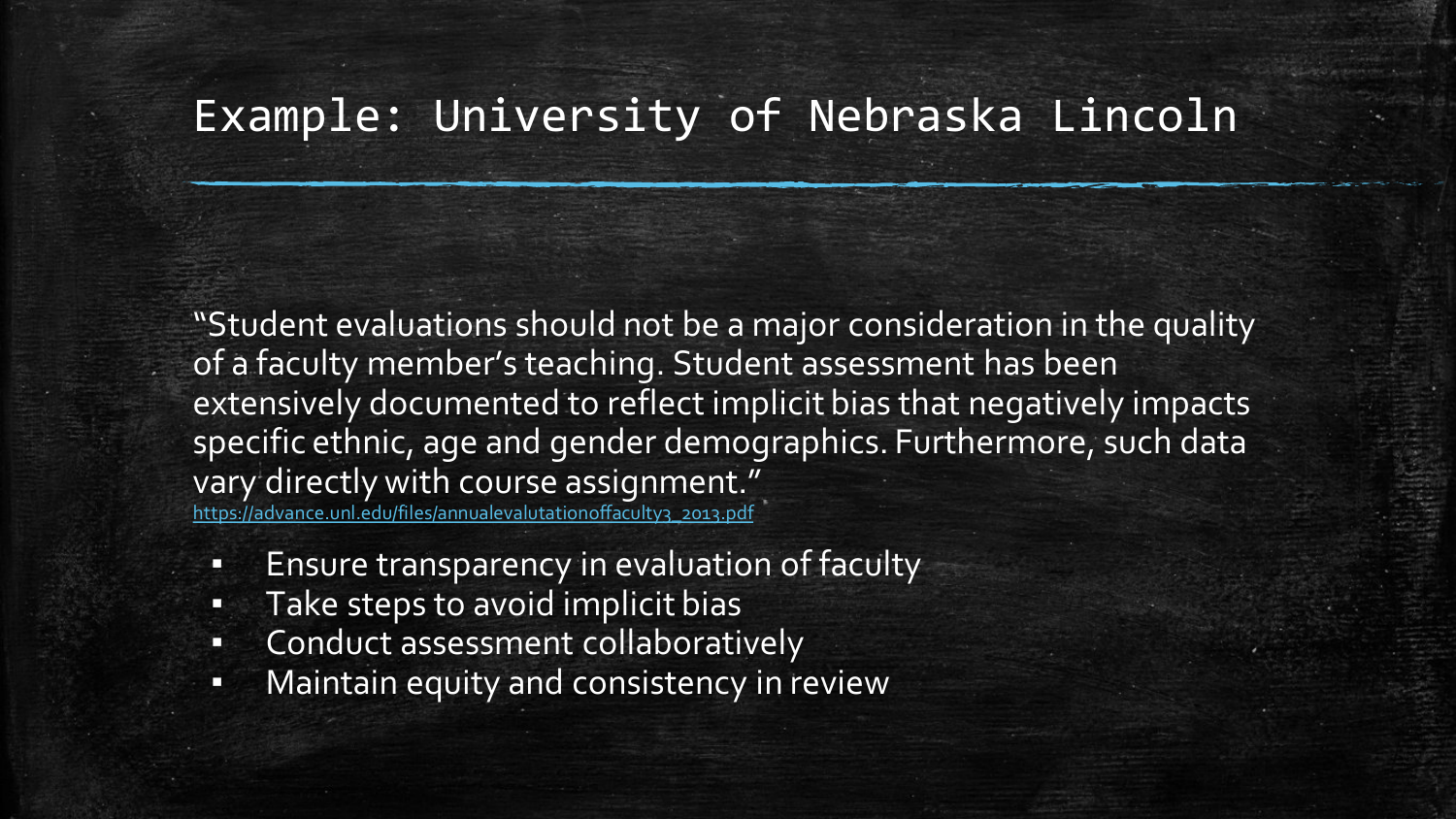#### Comparing SETs

Do not compare SETs of individual faculty members to each other: especially within a department or to a department average As part of a holistic set of measurements the SETs can be used to track patterns in that individual faculty member's feedback over time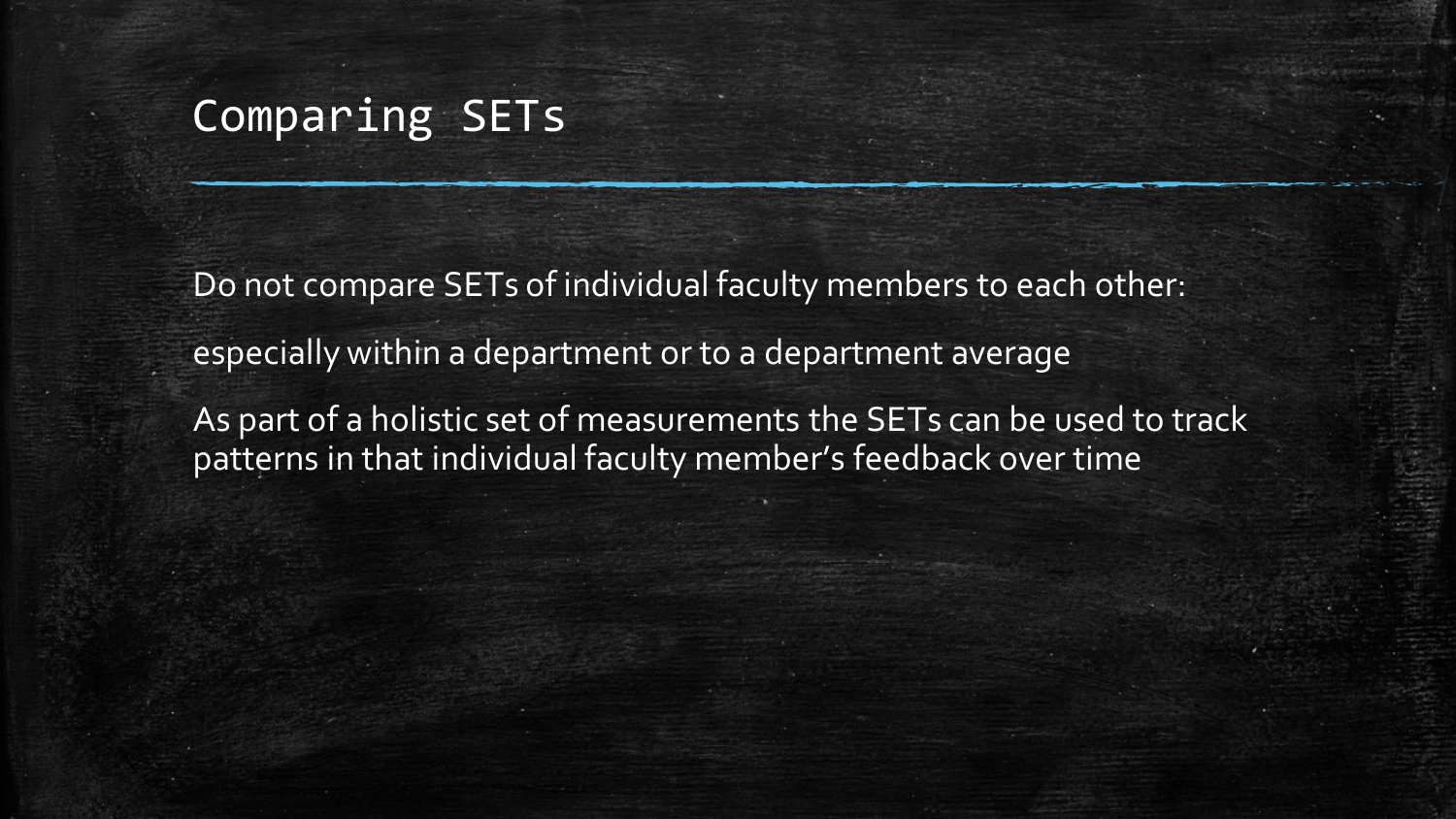#### If using Quantitative scores

Include sample size Distribution Response rates All of this will provide and interpretative context for these scores (for example low response rates can be assigned low overall weight)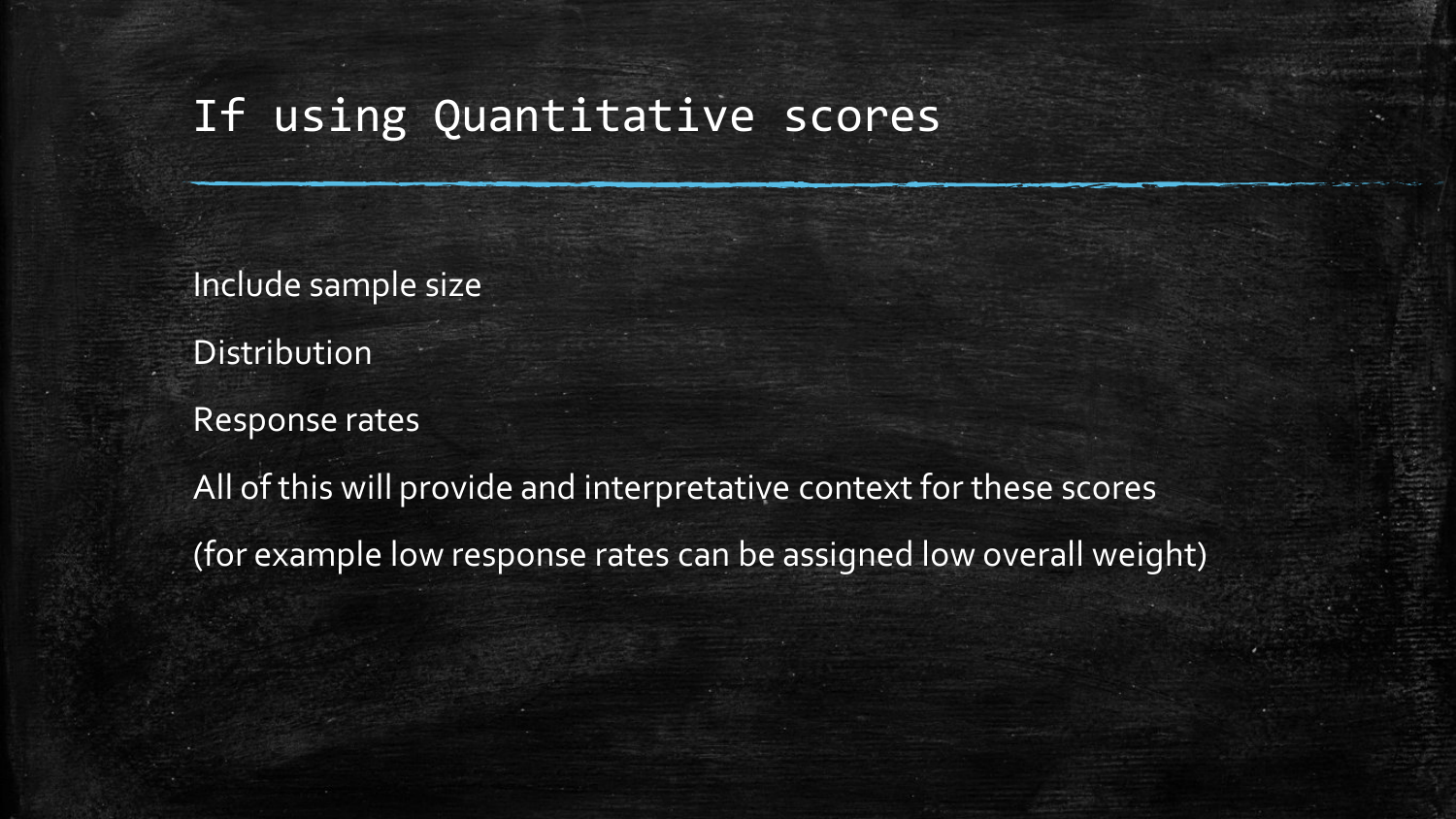#### Train the evaluators

Deans, Chairs, hiring committees, tenure and promotion committees etc should be trained in how to interpret and use SETs as part of a holistic assessment of teaching effectiveness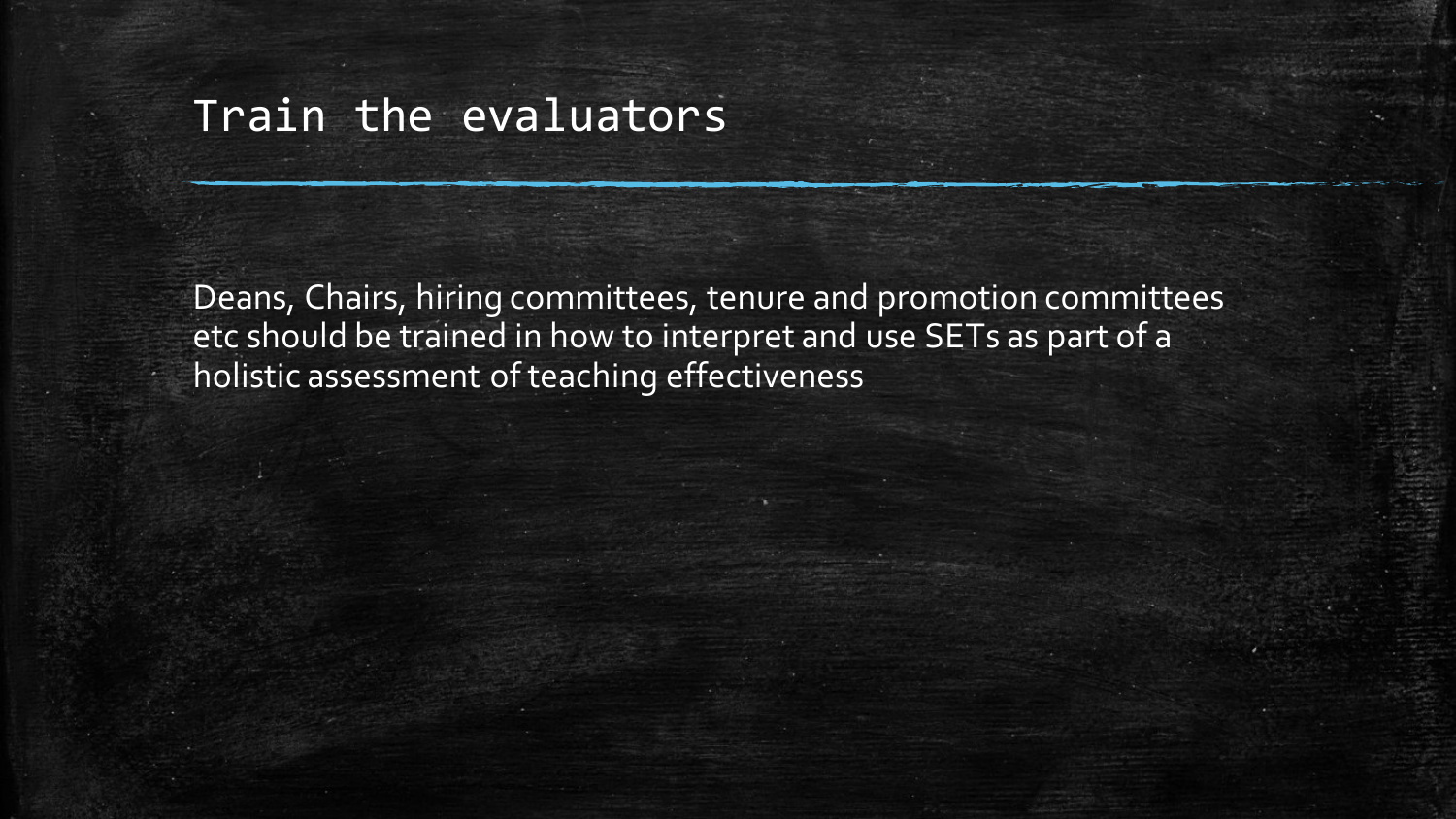### Suggestions by our Deans

Dr. Joe Ritter, College of Individual and Community Health Dr. Marilyn Yoder, College of Business, Math and Science Dr. Jim Barta, College of Arts, Education and Humanities